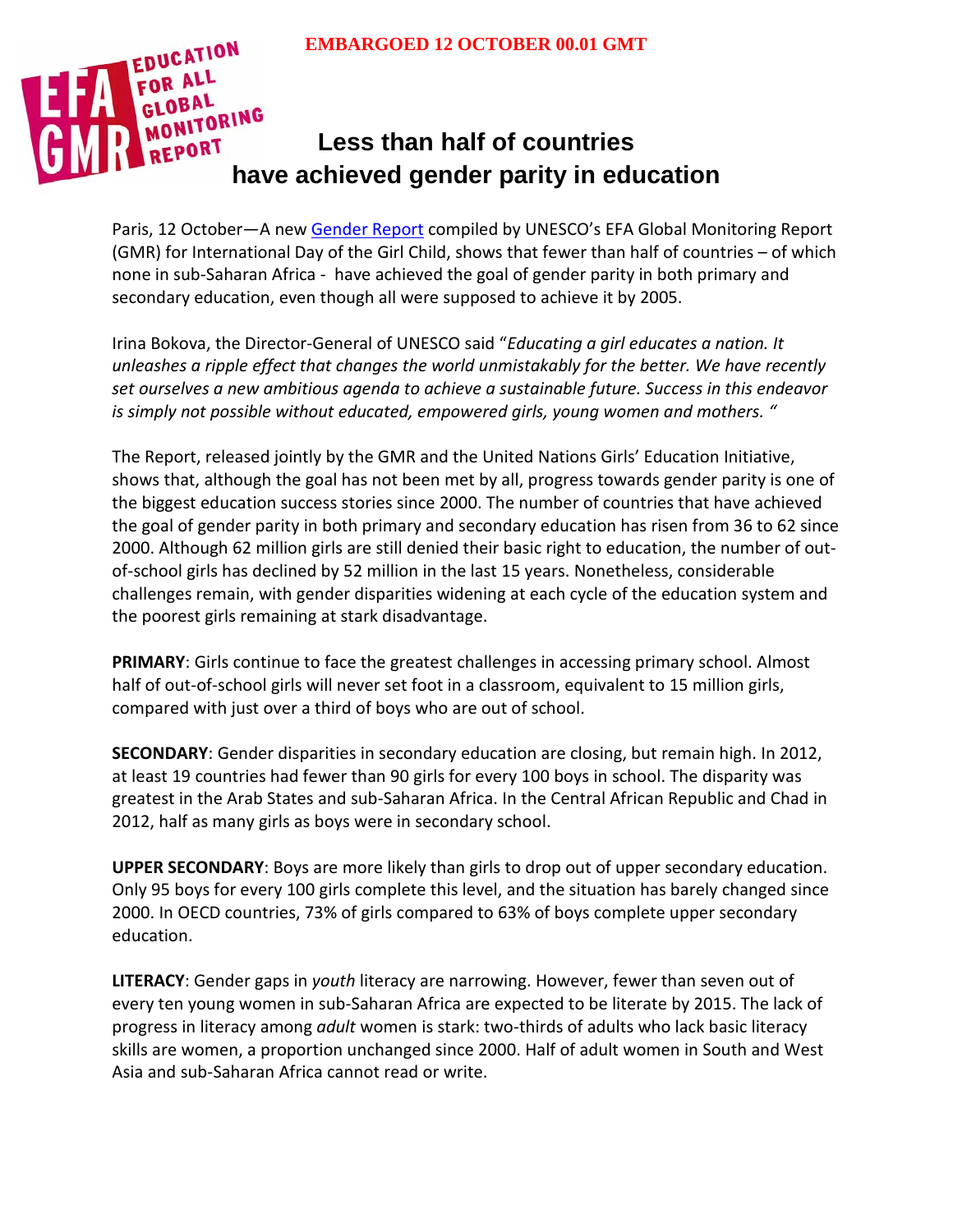## **EMBARGOED 12 OCTOBER 00.01 GMT**

School-related gender based violence is one of the worst manifestations of gender discrimination and holds back education attainment. Likewise, child marriages remain a persistent barrier to girls' education. In 2012, almost one in five women who married were aged 15 to 19.

The EFA GMR has produced an *online interactive tool* to show how wide gender gaps are in different contexts. It shows, for instance, that in sub-Saharan Africa, the poorest girls are almost nine times more likely never to have set foot in a classroom than the richest boys. In the Arab States, one fifth of the poorest girls have never been to school, compared to one tenth of the poorest boys. In Latin America and the Caribbean, boys are at a disadvantage: 55% of boys compared to 63% of girls in rural areas complete lower secondary education.

Aaron Benavot, Director of the EFA GMR said: "*Lacking any other way of measuring gender equality, we have focused on getting equal numbers of boys and girls in school. But we will never achieve this unless we tackle the roots of imbalance: social barriers and entrenched discriminatory social norms. Unless we begin to understand equality as a much broader concept, girls and young women will never be able to reap the full benefits of education."*

### **Recommendations from the Report**

#### **PARITY:**

1. Education should be free. Really free.

2. Provide policies to address the problems that many boys face, as well as girls in accessing and completing education

3. Alternative secondary education options should be provided for out-of-school adolescents.

#### **EQUALITY:**

1. Integrate gender issues into all aspects of policy and planning

2. A mix of legislative change, advocacy & community mobilization is needed

3. Work together! Governments, international organizations and education providers should join up to tackle school-related gender based violence.

4. Governments should recruit, train and support teachers effectively to address gender inequality.

#### **-ENDS-**

For more information, interviews, photos, and case studies, please contact:

• Kate Redman: [k.redman@unesco.org](mailto:k.redman@unesco.org) +33 (0)671786234

#### **Notes to editors**

- Download th[e full Gender Report.](http://bitly.com/genderEFA)
- [Watch the launch event](http://original.livestream.com/unicef) for the Report online
- Visit the GMR's [interactive online gender tool](http://en.unesco.org/gem-report/gender_data2015) and see how different contexts and wealth interact with #Gendergaps